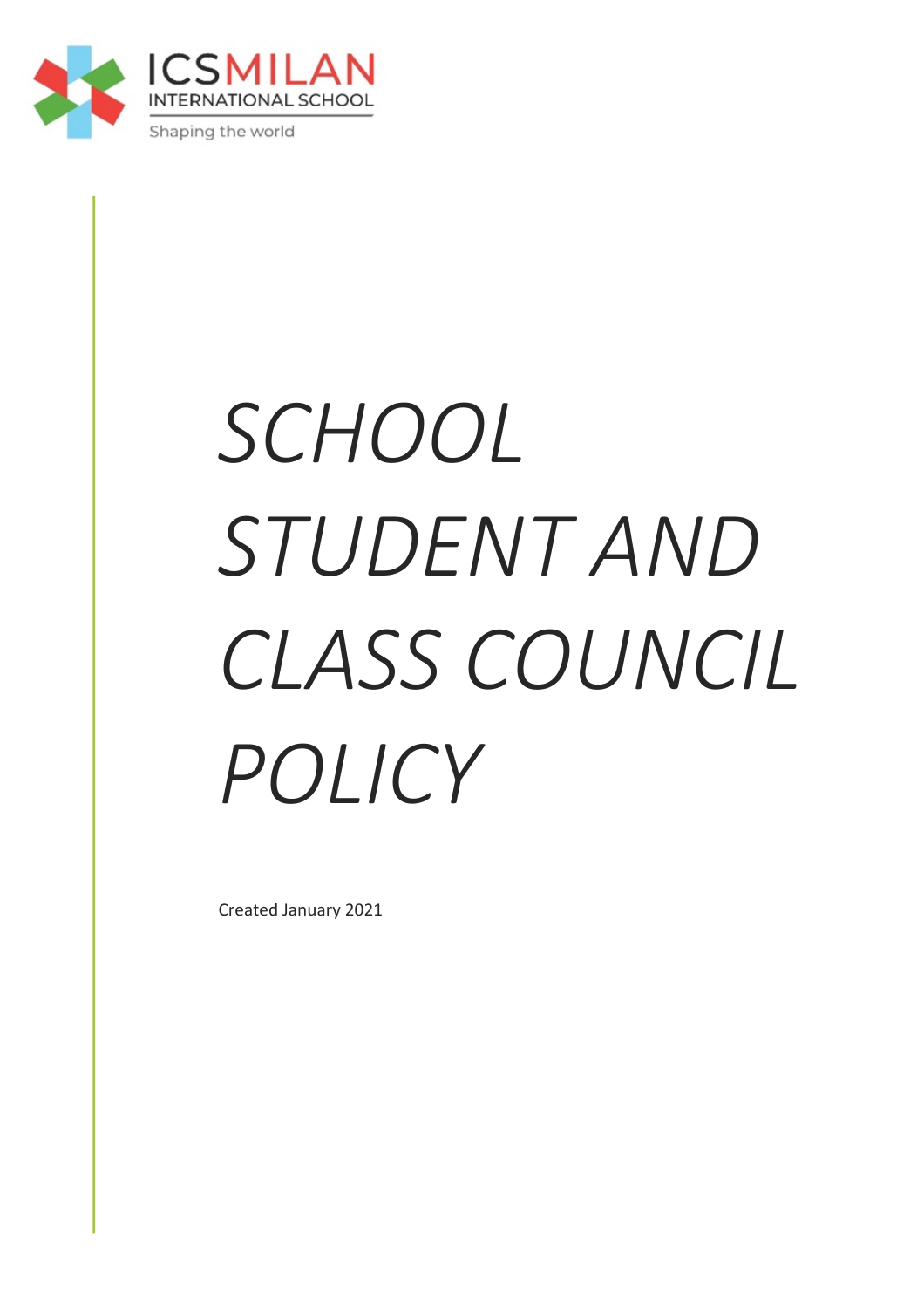

## **UN Convention on the Rights of the Child**

#### Article 12

Children should have the right to say what they think should happen, when adults are making decisions that affect them, and to have their opinions taken into account

#### Article 13

Children have the right to get and to share information as long as the information is not damaging to them or to others

#### Article 15

Children have the right to meet together and to join groups and organisations as long as this does not stop other people from enjoying their rights.

#### **Rationale**

The Student Council allows students to take responsibility for themselves and others and gives students a 'voice'. It encourages them to make a positive contribution to their school, it's environment and ethos. The Council promotes a sense of community within school and is used to support and develop citizenship. It encourages teamwork and helps to improve speaking, listening and Leadership skills. It encourages resilience, reciprocity, reflection and resourcefulness.

#### **Introduction**

At ICS Milan, we have student representatives who take part in Class and Student Council meetings. These councils are in place so that students have a voice and are involved in decisions about the school that affect them.

## Being Healthy

Developing confidence, communication skills, and being happier as a result of being involved with school and class councils, helps students develop emotional resilience. Students also help make their peers healthier by improving school issues such as food and promoting physical activity.

#### Staying Safe

School councils engender peer leadership, openness and awareness. These qualities help make schools safer and happier places. Quite possibly the most effective anti-bullying schemes are driven by students.

## Enjoying and Achieving

By taking the opportunity to become involved in the school community, essential life skills such as listening, diplomacy, compromise and communication are developed. Participation structures in school help raise attainment by improving the learning environment.

## Making a Positive Contribution

Through school councils, students's belief in their ability to make a difference develops. Life skills learnt through active participation enable students to contribute to their community and wider society.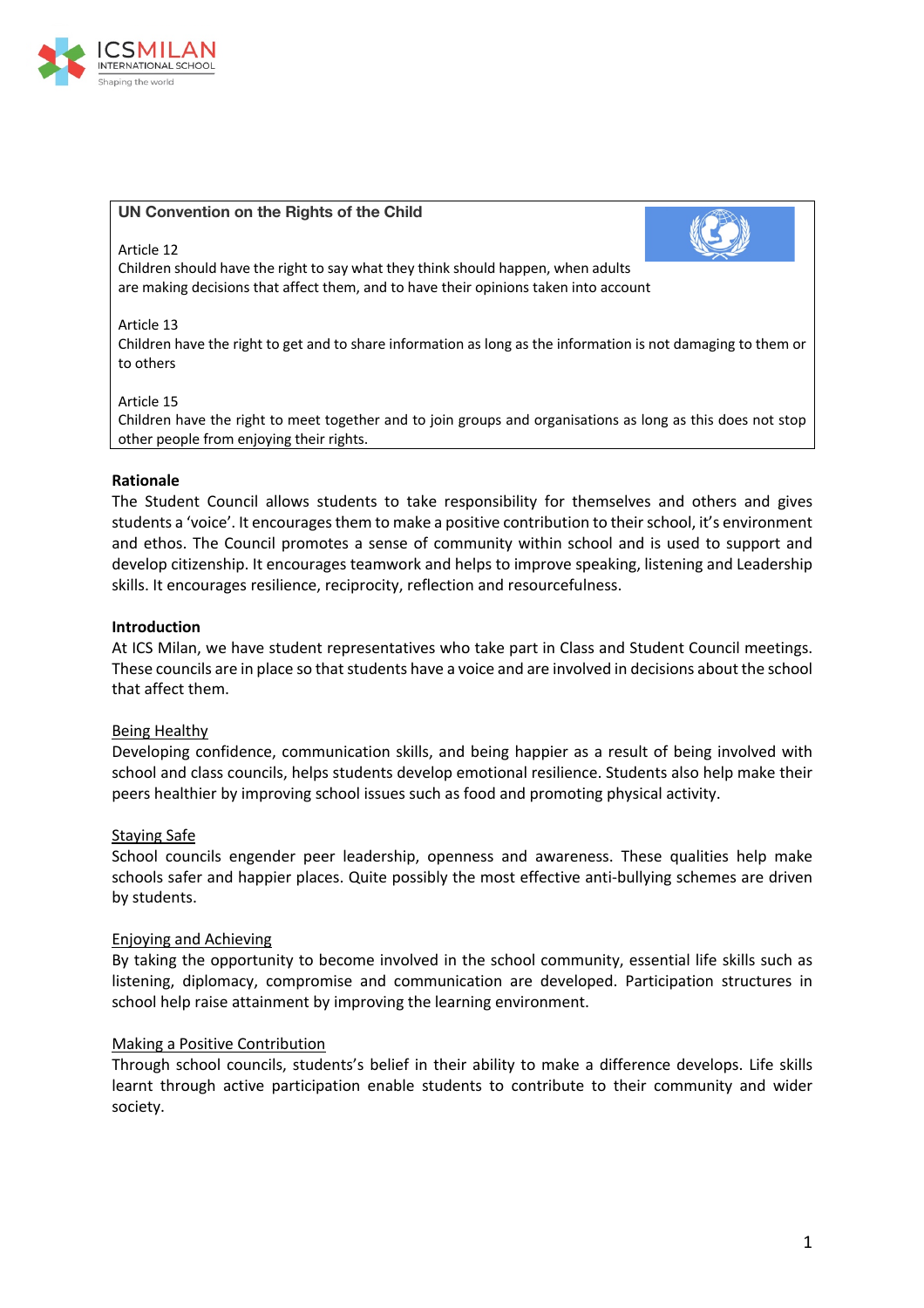

# **School Council/Class Council Structure**

# Class Council

Through Class Council, all students have the opportunity to raise issues, share ideas and take part in discussions that involve all of their classmates in reaching a democratic solution.

Wider issues that arise at Class Council are discussed further at School Council. This ensures that as many student voices as possible are heard. Students at ICS Milan know that this is their school and their thoughts and ideas matter.

# School Council

The School Council is about:

- Learning to work together
- Learning about democracy
- Learning how to play a positive role in our community

The School Council's job is to involve everyone, not do everything. It needs to get everyone:

- Finding things, they want to change
- Coming up with ways to make them better
- Putting those ideas into action
- Seeing what works (evaluating)

## **How Does our Class Council Work?**

- Our whole class has a meeting every month
- The Class Council discuss important matters
- The class then vote for two important things to take to School Council to be discussed
- The school Council members then report back to the class

## **What will the School Council do for our Class?**

When you give your class representative an idea, she or he will:

- Note it down
- Take it to the next council meeting
- Tell you what is happening to your idea within two weeks

The School Council will try to make your idea happen by getting:

- Permission
- Support
- Money
- Time
- If they can't, they will tell you why not
- If they can, they will want your class to help make your idea happen

## **What will Staff do for the School Council?**

- Make sure meetings happen when they are supposed to
- Support students to run meetings
- The Senior Leadership Team will answer all the School Council's ideas within two weeks

# **School Student Council Organisation**

- Class Council officials should be nominated and then voted in by their classmates they should not be chosen by their teachers
- Elections should be held twice a year at the beginning of the school year and after Christmas